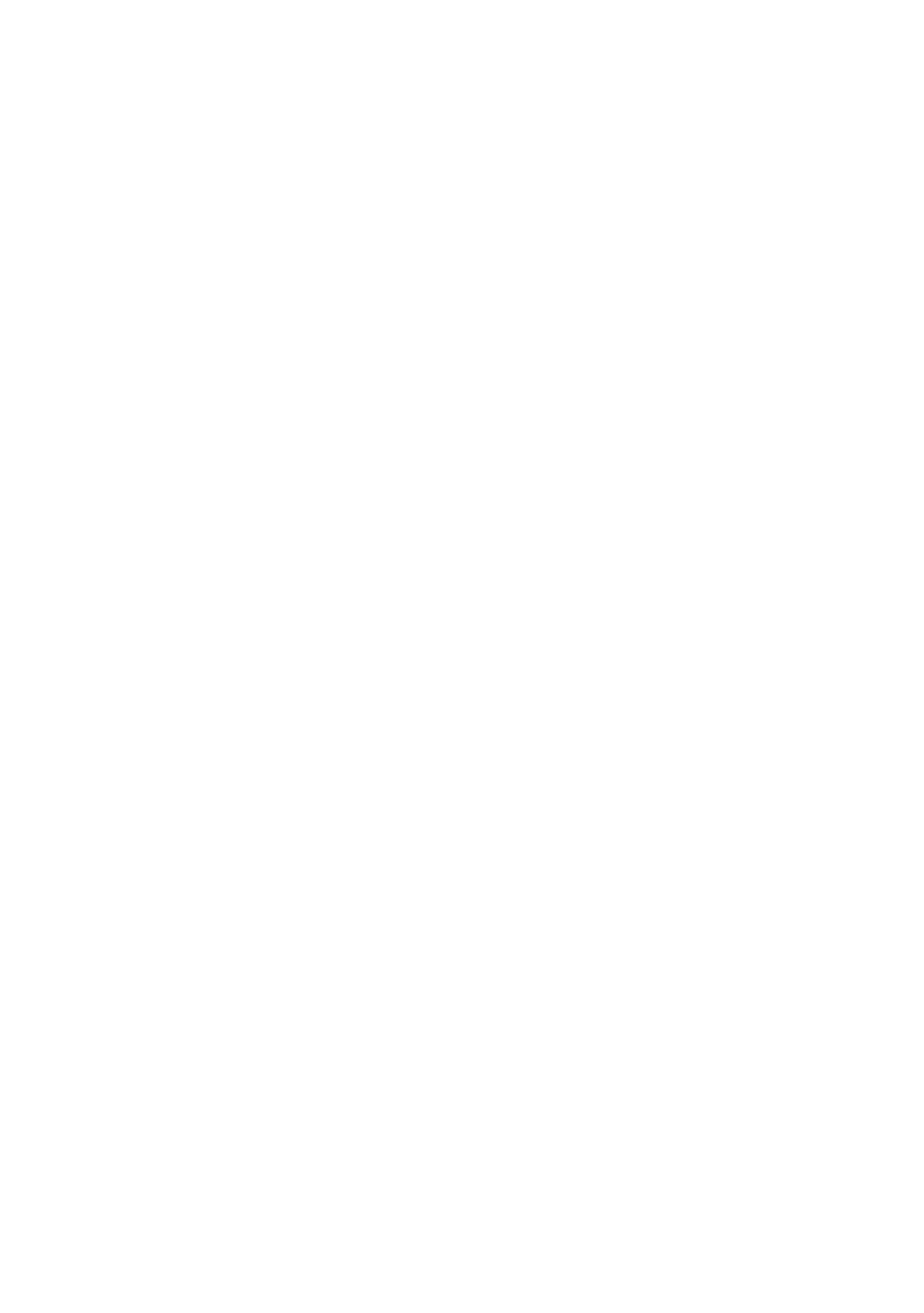#### *European Journal of Science and Theology*

**Editor-in-Chief:**  Dr. **Iulian Rusu**  'Gh. Asachi' Technical University of Iasi

#### *EDITORIAL ADVISORY BOARD*

Prof. **Ahmet Aktaş** Akdeniz University **Turkey** 

Prof. **Evgeny Arinin** Vladimir State University Russia

Prof. **Linos Benakis** Academy of Athens Greece

Dr. **Ovidiu Bojor**  Romanian Academy of Medical Sciences Romania

Prof. **Daniel Keith Brannan** Abilene Christian University USA

Dr. **Guy Clicqué**  University of Bayreuth Germany

Dr. **Mihail Liviu Craus** JINR Dubna Russia

Dr. **Rodica Diaconescu** 'Gh. Asachi' Technical University of Iasi Romania

Dr. **Milan Dimitrijević** Belgrade Astronomical Observatory Serbia

Fr. Prof. **Joseph Famerée**  Université Catholique de Louvain Belgium

Prof. **Lodovico Galleni**  University of Pisa Italy

Prof. **Matei Macoveanu** 'Gh. Asachi' Technical University of Iasi Romania

Dr. **Nicoleta Melniciuc** 'Al. I. Cuza' University of Iasi Romania

Prof. **Alexei Nesteruk** University of Portsmouth UK

Prof. **Argyris Nicolaidis** University of Thessaloniki Greece

Prof. **Basarab Nicolescu**  Université Paris 6 France

Dr. **Alexandros Papaderos**  Orthodox Academy of Crete Greece

Fr. Dr. **Gheorghe Petraru** 'Al. I. Cuza' University of Iasi Romania

Prof. **Stephen Pope** Boston College USA

Prof. **Jesús Romero Moñivas** Complutense University of Madrid Spain

Dr. **Akiba Segal**  Weizmann Institute of Science Israel

Revd. Prof. **Myra Shackley** Nottingham Trent University UK

Prof. **Einar Strumse**  Lillehammer University College Norway

Prof. **Vassilis Zafiropulos**  Technological Educational Institute of Crete Greece